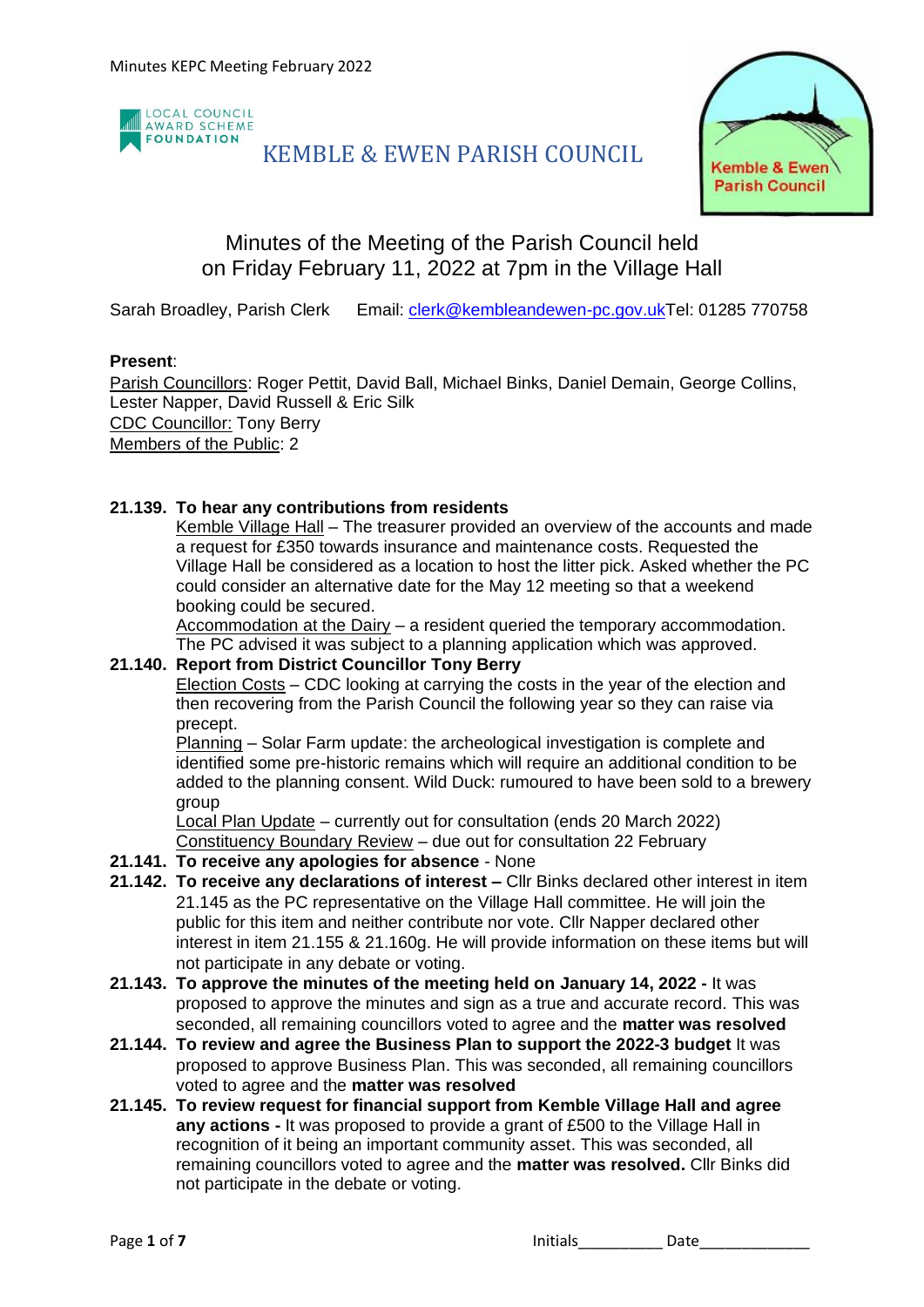- **21.146. To agree actions required to repair village noticeboard –** It was proposed to request the village orderly carry out the necessary works. Funds of £500 were approved under 21.70 for this and other items identified for repair. This was seconded, all remaining councillors voted to agree and the **matter was resolved**
- **21.147. To agree actions required to replace tree in West Hay Green -** It was proposed to replace the tree with a Hornbean sponsored by the Royal British Legion. This was seconded, all remaining councillors voted to agree and the **matter was resolved**
- **21.148. To agree actions required to remove dead tree in Ewen near bus shelter -** It was proposed to approve the request to remove the dead tree. This was seconded, all remaining councillors voted to agree and the **matter was resolved**
- **21.149. To review and agree future meeting dates/days/times -** It was proposed to change the meeting day to the  $2^{nd}$  Tuesday of the month. This was seconded, but did not receive a majority vote s**o the motion was not carried**. Votes were as follows: For: Cllrs Russell, Silk & Ball. Against: Cllrs Binks, Demain, Collins & Pettit. Cllr Napper abstained from the vote.
- **21.150. To review and agree the current position on the CLR –** Following discussion it was proposed that the Parish Council continue to support the process with a representative on the committee until the feasibility study is complete at which point it will re-assess its position. This was seconded, all remaining councillors voted to agree and the **matter was resolved**
- **21.151. To review and agree actions require to repair the gate access to playing field –** It was noted that the spring on the gate into the play area has been repaired. It was proposed to approve spend of £150 to replace rotted fence posts. This was seconded, all remaining councillors voted to agree and the **matter was resolved**
- **21.152. To review training needs for councillors & clerk and agree actions required –** Item adjourned pending clerk issue details to all councillors of available training via GAPTC.
- **21.153. To agree funding for future litter picks to include refreshments provided by The Tavern and additional litter picking equipment** - It was noted that CDC have provided additional equipment for litter picking. Cllr Pettit is to speak to The Tavern regarding funds for refreshments as it was felt there should be adequate funds remaining,
- **21.154. To review and agree plans for platinum jubilee celebrations** It was noted that the meeting of the jubilee committee was postponed so no update is available. The PC have £1000 budgeted to support the activities.
- **21.155. To review request from KCG committee to fund a skip for clearing at KCG** It was proposed to provide the KCG with a grant of £100 towards skip hire for clearing garden waste from the community garden. This was seconded, all remaining councillors voted to agree and the **matter was resolved.** Cllr Napper did not participate in debate or vote.
- **21.156. To review and agree actions to support Parish Magazine** It was noted that another editor has been found so the magazine will be able to continue until at least October 2022.
- **21.157. To agree on the guest speakers for the May Annual Parish Meeting** It was proposed to request The Deputy Police Commissioner, Tony Berry (CDC) and Lisa Spivey (GCC) are invited to speak. This was seconded, all remaining councillors voted to agree and the **matter was resolved**

## **21.158. To review and agree response to CDC regarding New Planning Applications**

- a. *22/00119/ADV | Sign 800mm width 400mm depth advertising wedding venue with name and website address | Bittenham Springs Ewen* – no objection
	- *b. 22/00207/FUL | Erection of single storey garage | 171 Kemble* no objection
	- *c. 22/00245/FUL | Variation of Condition 2 (Approved drawings) re permission 20/00833/FUL - Erection of 15 dwellings and associated garages, car ports and car parking together with one new vehicular access point, pedestrian and cycle access points, landscaping and ancillary development | Land West Of Clayfurlong Grove Kemble* – no objection

Page **2** of **7** Initials\_\_\_\_\_\_\_\_\_\_ Date\_\_\_\_\_\_\_\_\_\_\_\_\_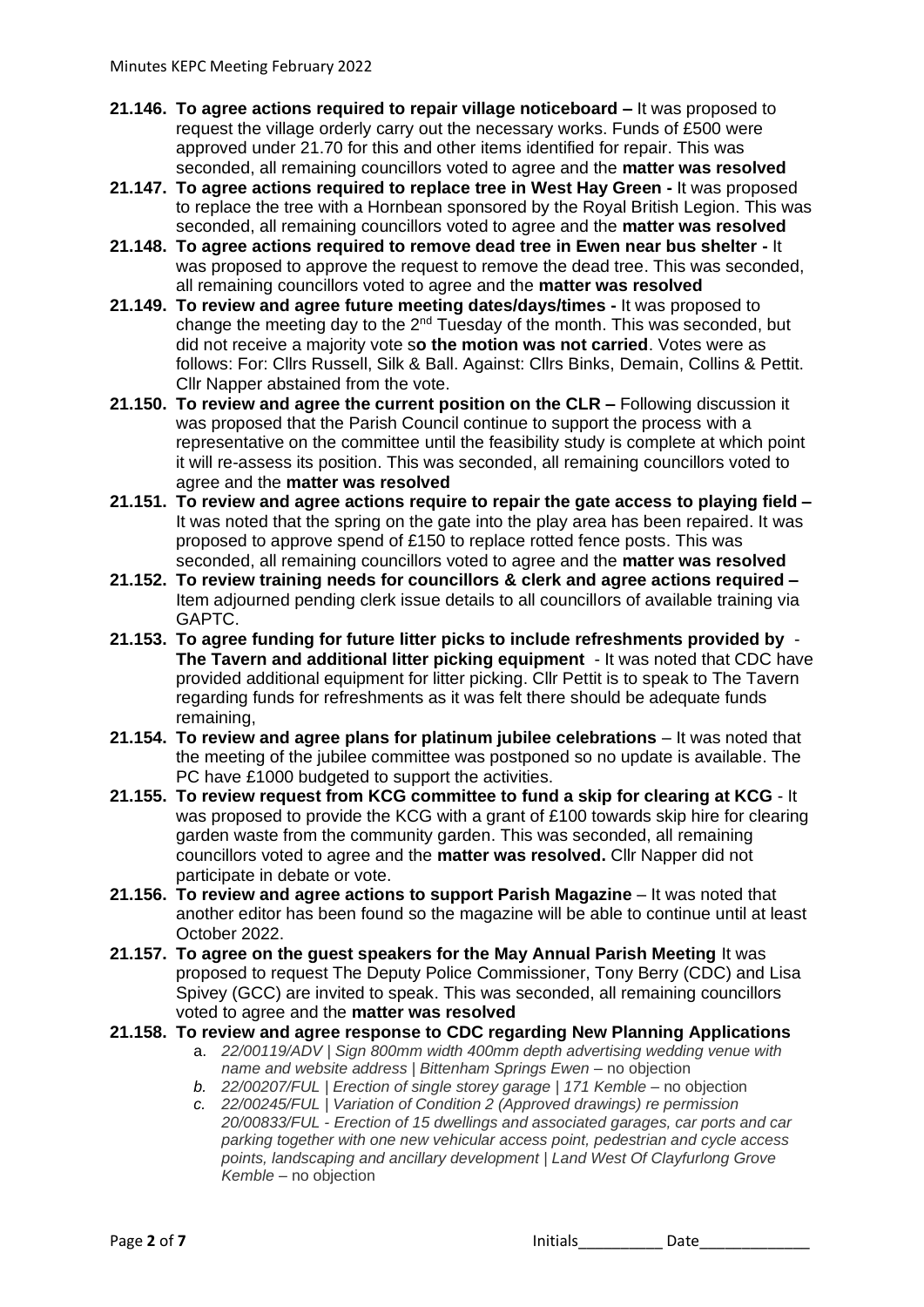- *d. 22/00244/FUL | Variation of condition 2 (Plans) re permission 19/03417/FUL - Demolition of existing garaging and erection of eight residential dwellings and associated development. Two new vehicular access points, car parking for school staff and adjacent dwellings | Land North West Of Kemble Primary School West Lane Kemble* – no objection
- *e. 22/00112/TCONR | Various Tree Works – see application for details | Oxendene House Washpool Lane Kemble* – no objection
- f. *22/00060/TCONR | Beech tree - Crown reduction. Height and spread after pruning - 55ft & 15ft | Barnstone Cottage Ewen* – no objection

It was proposed to respond via the Planning Portal with the above comments. This was seconded, all remaining councillors voted to agree and the **matter was resolved**

### **21.159. Financial Matters**

- a. To review and approve Bank reconciliation at February 2, 2022 **-** It was proposed to approve the bank reconciliation. This was seconded, all remaining councillors voted to agree and the **matter was resolved.**
- b. To review and approve payment schedule to February 11, 2022 **-** It was proposed to approve the payment schedule. This was seconded, all remaining councillors voted to agree and the **matter was resolved**
- c. To appoint GAPTC to carry out internal auditor (£200) **-** It was proposed to appoint GAPTC for internal audit and approve spend of £200 to cover this item. This was seconded, all remaining councillors voted to agree and the **matter was resolved**

### **21.160. Councillor Reports/Items to Note**

- a. Highways including Residents Parking Scheme The large number of potholes were noted. The drain at the school was cleared 25-Jan-22. The PC are awaiting further information from GCC regarding the Parking Scheme.
- b. Police/Crime Cllr Russell reported that he has meet with the local PCSO's who are keen to work with the village on any issues. Neighbourhood watch was discussed as there is currently no co-ordinator for Kemble & Ewen.
- c. Village Appearance
- d. Playground Inspections Latest inspections were noted.
- e. Road Safety nothing to report
- f. Youth facilities/plans nothing to report
- g. Kemble Community Gardens see item 21.155
- h. Kemble Airfield nothing to report
- i. Cirencester Light Railway see item 21.150
- j. Planning items were noted as follows:
	- i. *20/02894/FUL & 20/03561/LBC | Variation of Conditions 2 (approved plans) and 22 (car parking provision) of Permission 18/04151/FUL (Refurbishment and Extension of the Wild Duck Inn comprising demolition and re-building of the west wing to create additional guest accommodation, additional parking and re-landscaping, together with associated works) | Wild Duck Inn Ewen* **| Awaiting decision**
	- ii. 21/01622/FUL | Formation of vehicular access and alterations to wall | 190 Windmill Road Kemble **| Awaiting decision**
	- iii. 21/02735/FUL | Installation of a solar farm comprising an array of ground mounted solar PV panels with associated infrastructure including housing for inverters. transformers and electrical equipment, a substation compound, fencing, security cameras, access tracks, associated landscaping and cabling for grid route of approx. 7.9 kilometres in length. | Land At Grid Reference 398111 195688 Kemble Wick **| Awaiting decision**
	- **iv.** 21/03464/FUL | One and a half storey side and rear extensions, erection of detached garage/annex, outbuilding extension/alteration with erection of single storey link to main dwelling, demolition of conservatory | 128 Limes Road Kemble **| Awaiting decision**
	- **v.** 21/03979/FUL | Erection of a single-storey side extension | Orchard Lee Clayfurlong Grove Kemble **| Awaiting decision**
	- **vi.** 21/04459/FUL | Proposed single storey extension to replace conservatory | The Hollies Tamesis Drive Kemble **| Awaiting decision**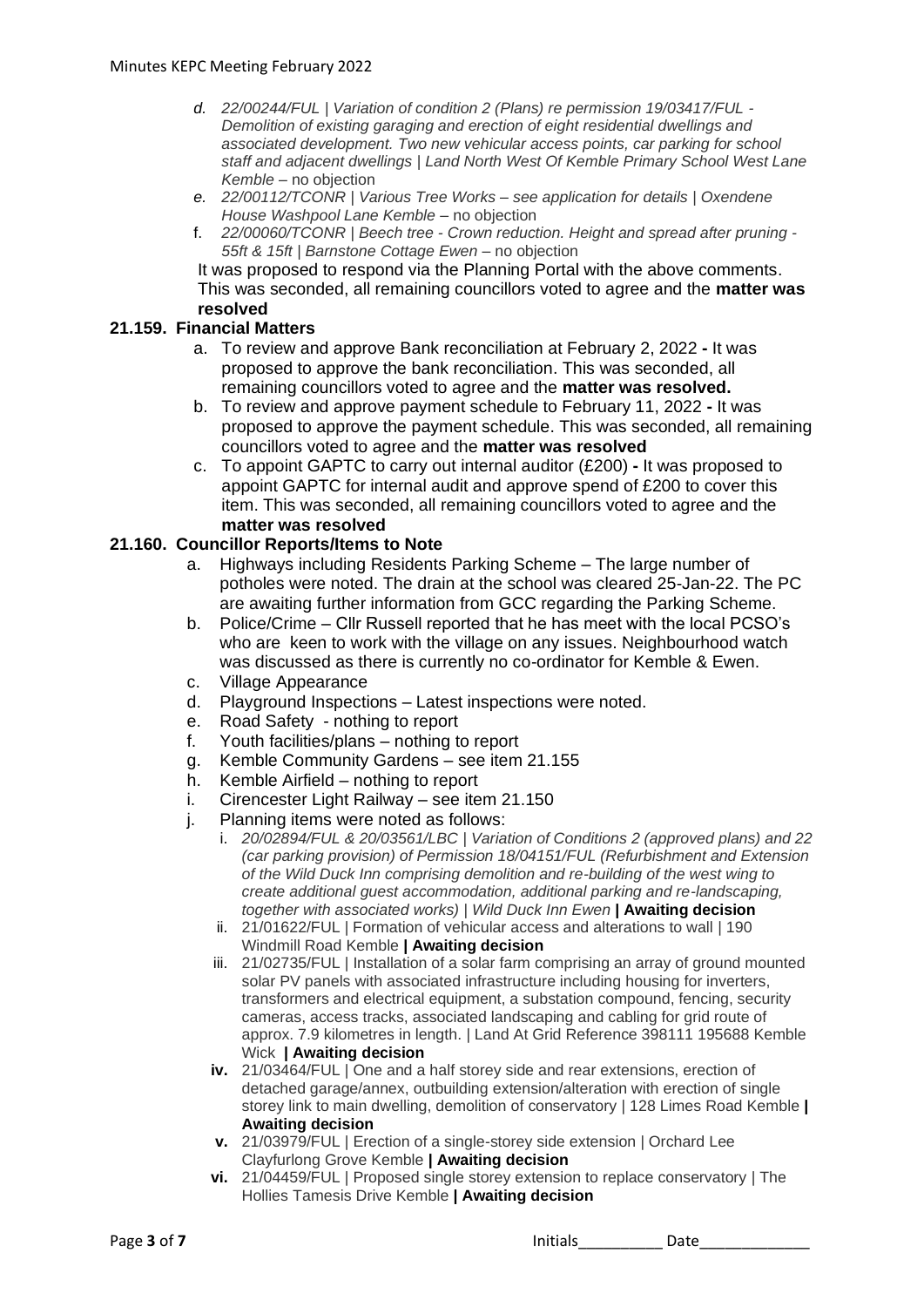**vii.** 21/04868/TCONR| T1 - Willow - Take back all stems by approx. 3/4 of the length leaving a framework on the pollard | The Coach House 4 Kemble Park School Road Kemble **| Decided – no objection**

# **21.161. Items for future agenda/ ongoing projects beyond the scope of this meeting**

- a. Sport grant for changing rooms on the football field RP
	- b. Cemetery capacity project
- c. Replacement footbridge at Parkers Bridge
- d. Items for next agenda: Neighbourhood Watch, Kemble-Cirencester Cycle Link

Signature: \_\_\_\_\_\_\_\_\_\_\_\_\_\_\_\_\_\_\_\_\_\_\_\_\_\_\_\_\_\_\_\_\_\_\_ Date: \_\_\_\_\_\_\_\_\_\_\_\_\_\_\_\_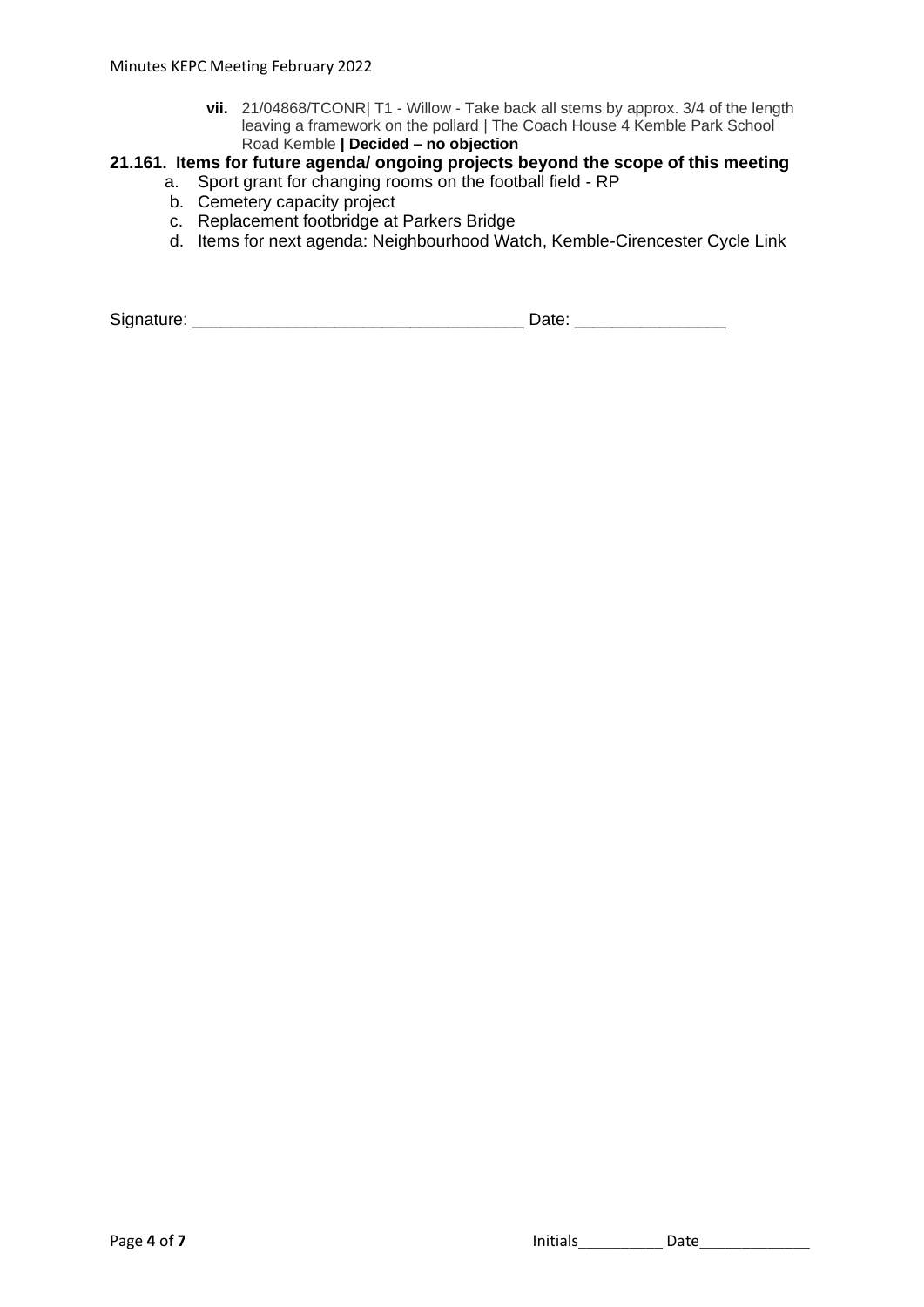# KEMBLE & EWEN PARISH COUNCIL

# Bank Reconciliation: Feb 2, 2022



Receipts January 3, 2022 – February 2, 2022

| 0.03 |
|------|
|      |

#### **CASH BOOK STATEMENT OF FUNDS**

| New Cash Book balance          | £38,357,29 |
|--------------------------------|------------|
| Payments                       | £14,540,10 |
| Receipts                       | £30.082.50 |
| Cash Book balance b/f 06/04/21 | £22,814.89 |

### **RECONCILIATION TO BANK ACCOUNTS**

| Santander Savings Account 41987930<br>Santander Business Account 41987928<br><b>SUB TOTAL</b><br><b>Adjustments</b><br>Income not yet banked<br>Unpresented cheques<br>Other |            |
|------------------------------------------------------------------------------------------------------------------------------------------------------------------------------|------------|
|                                                                                                                                                                              | £4,110.00  |
|                                                                                                                                                                              | £38,495.29 |
|                                                                                                                                                                              | £42,605.29 |
|                                                                                                                                                                              |            |
|                                                                                                                                                                              | £0.00      |
|                                                                                                                                                                              | £4,248.00  |
|                                                                                                                                                                              | £0.00      |
| <b>Cash Book balance</b>                                                                                                                                                     | £38,357.29 |

Signature Date: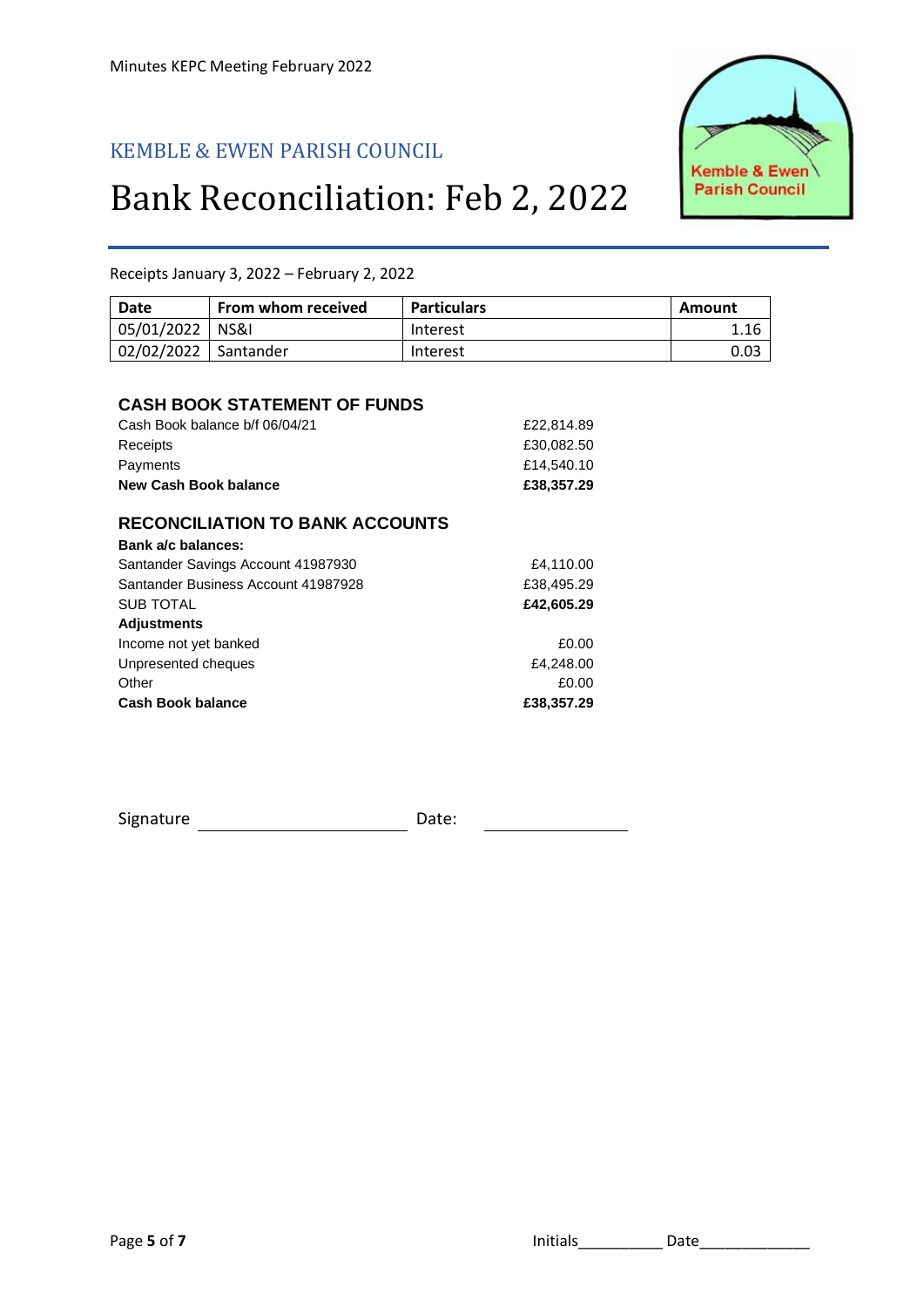# KEMBLE & EWEN PARISH COUNCIL

# Payment Schedule:

# Payments January 15, 2021 – February 11, 2022





Page **1** of **7** Initials\_\_\_\_\_\_\_\_\_\_ Date\_\_\_\_\_\_\_\_\_\_\_\_\_